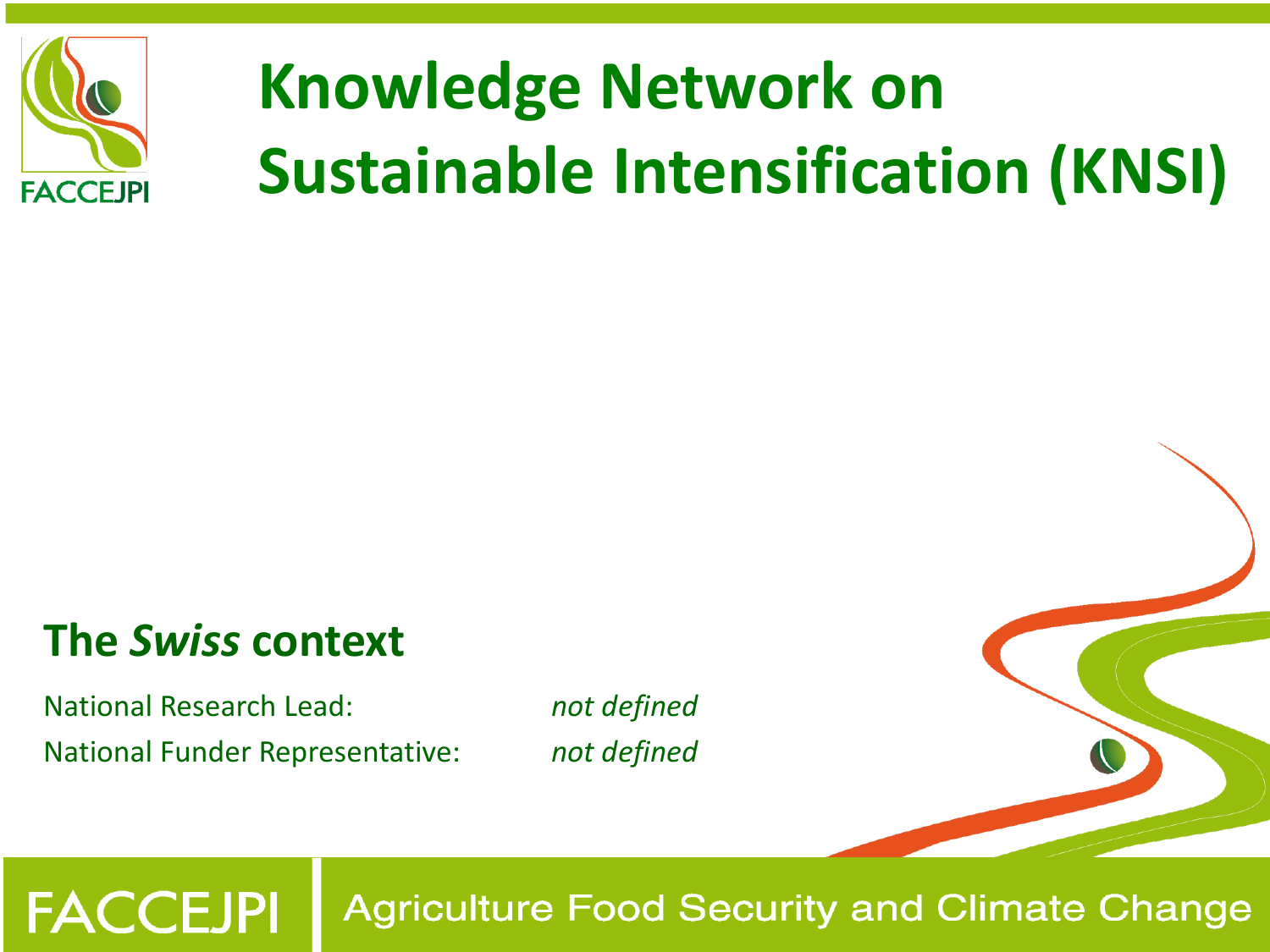## **1. Describe any existing (formal or informal) national SI networks and national funding for them (if in place). FACCEJPI**

#### *Research programs*

*National research programs (Swiss National Science Foundation)*

- *NRP 68 "Sustainable use of soil as a resource*
	- *FACCE JPI projects in Switzerland*
- *NRP 69 "Healthy Nutrition and Sustainable Food Production"*

#### *Institutions*

- Agroscope (applied, basic research)
- ETH Zürich, ETH Lausanne, University of Fribourg, others (basic research)
- Bern University of Applied Sciences School of Agricultural, Forest and Food Sciences (applied research)

#### *Funding institutions*

- Swiss National Science Foundation (SNSF)
- Federal Office for Agriculture
- Federal Office for the Environment

### **Agriculture Food Security and Climate Change**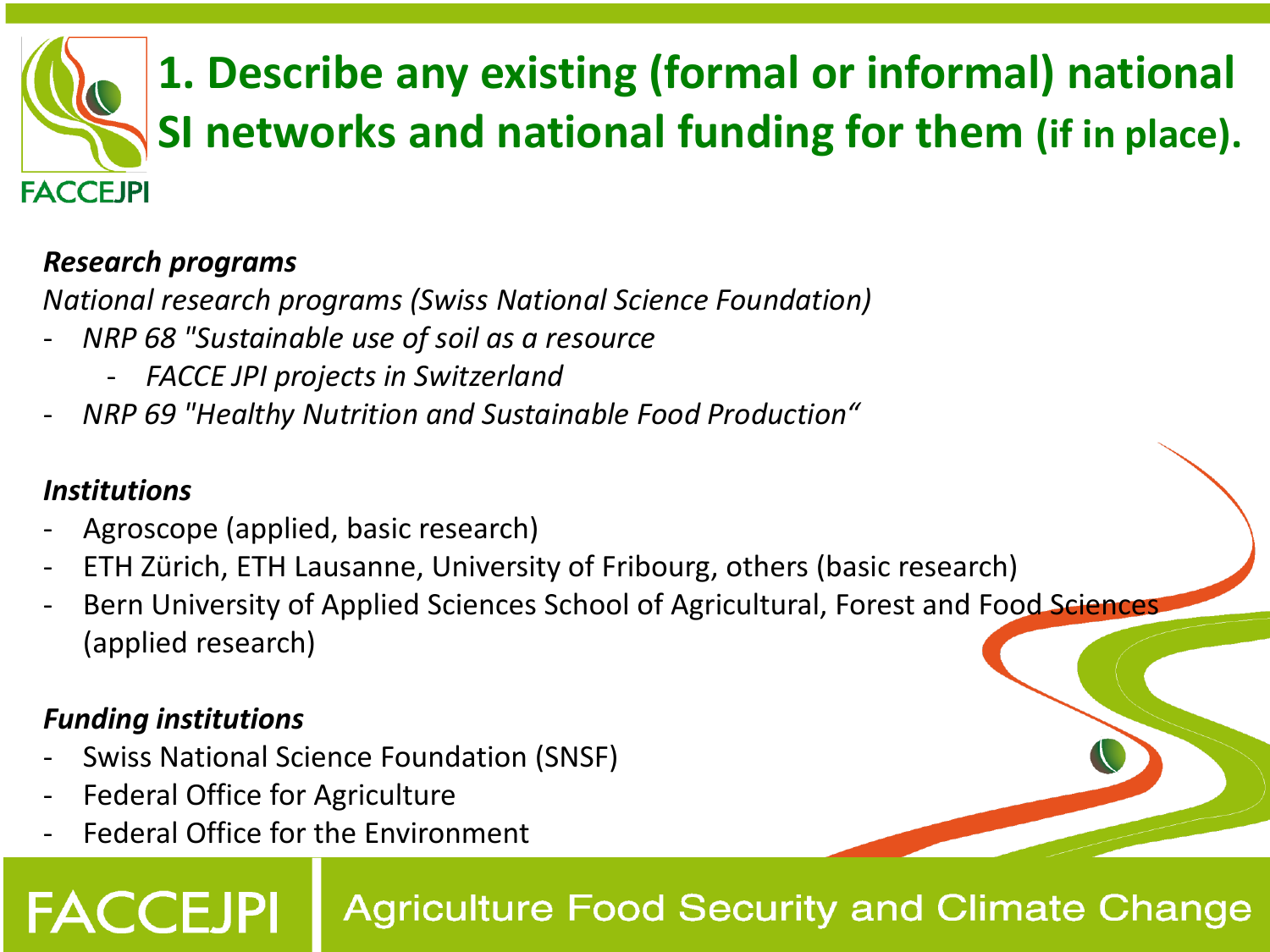

- No formal network up to know
- Diverse activities in different research units and funding bodies

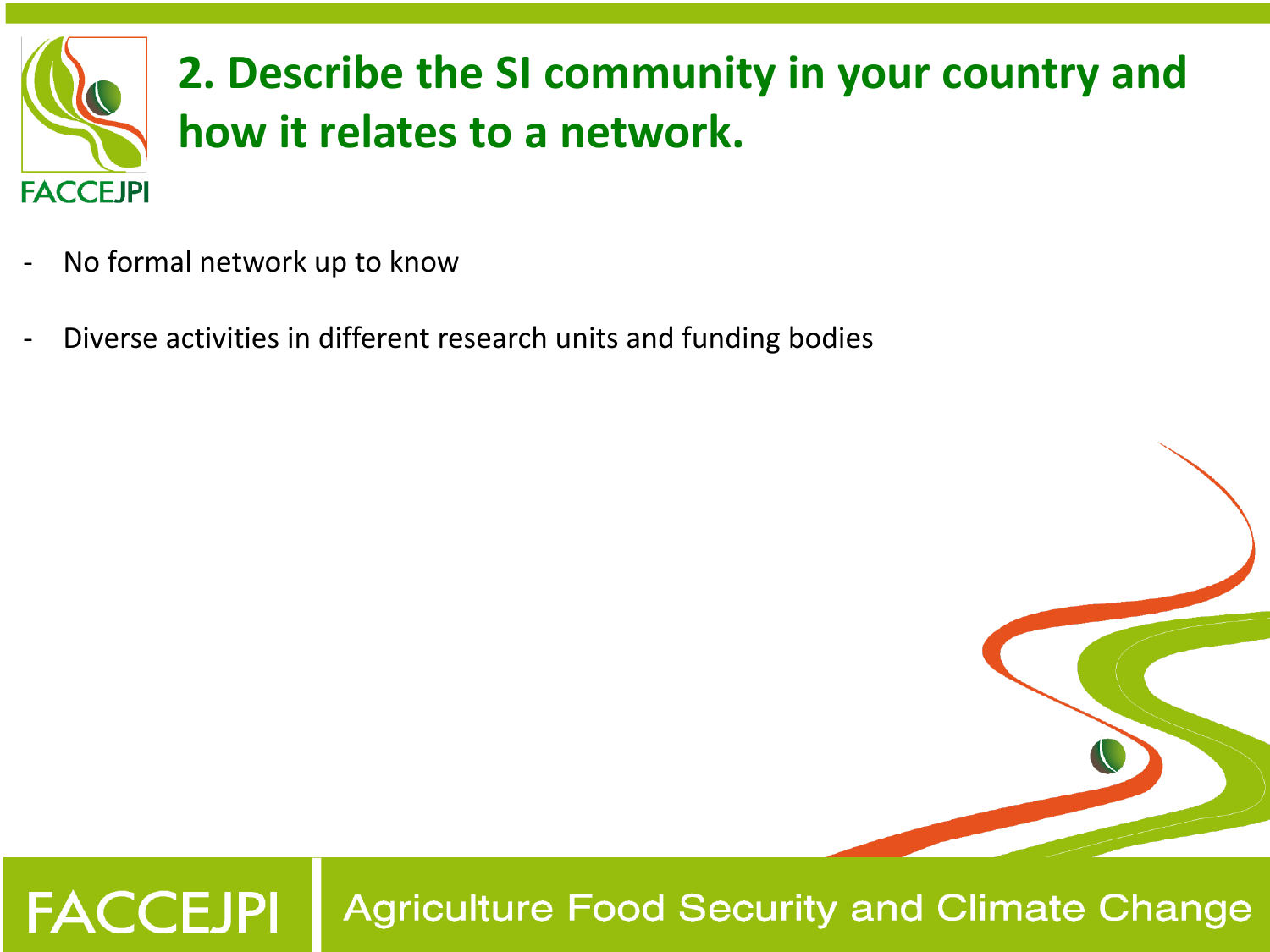

# **3. What are the SI research (and funding) strengths and priorities for your country?**

- Not defined yet
- Present activities focus on
	- climate change mitigation and crop production adaptation
	- soil protection (NRP 68),
	- food quality and sustainable food production (NRP 69)

#### **FACCEJPI Agriculture Food Security and Climate Change**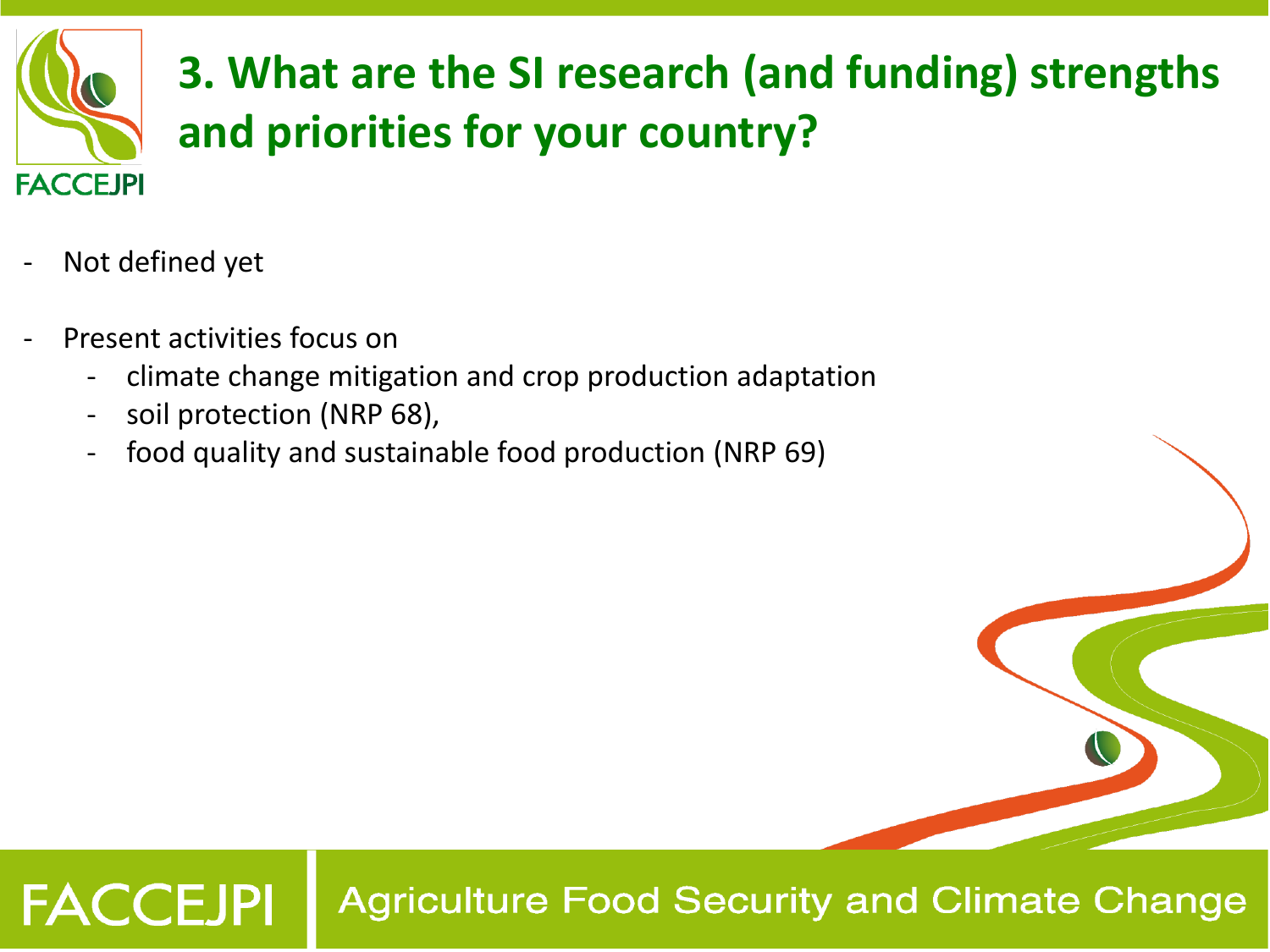

- Exchange on research activities on sustainable intensification
- Development of common research strategies
- Avoid overlapping research